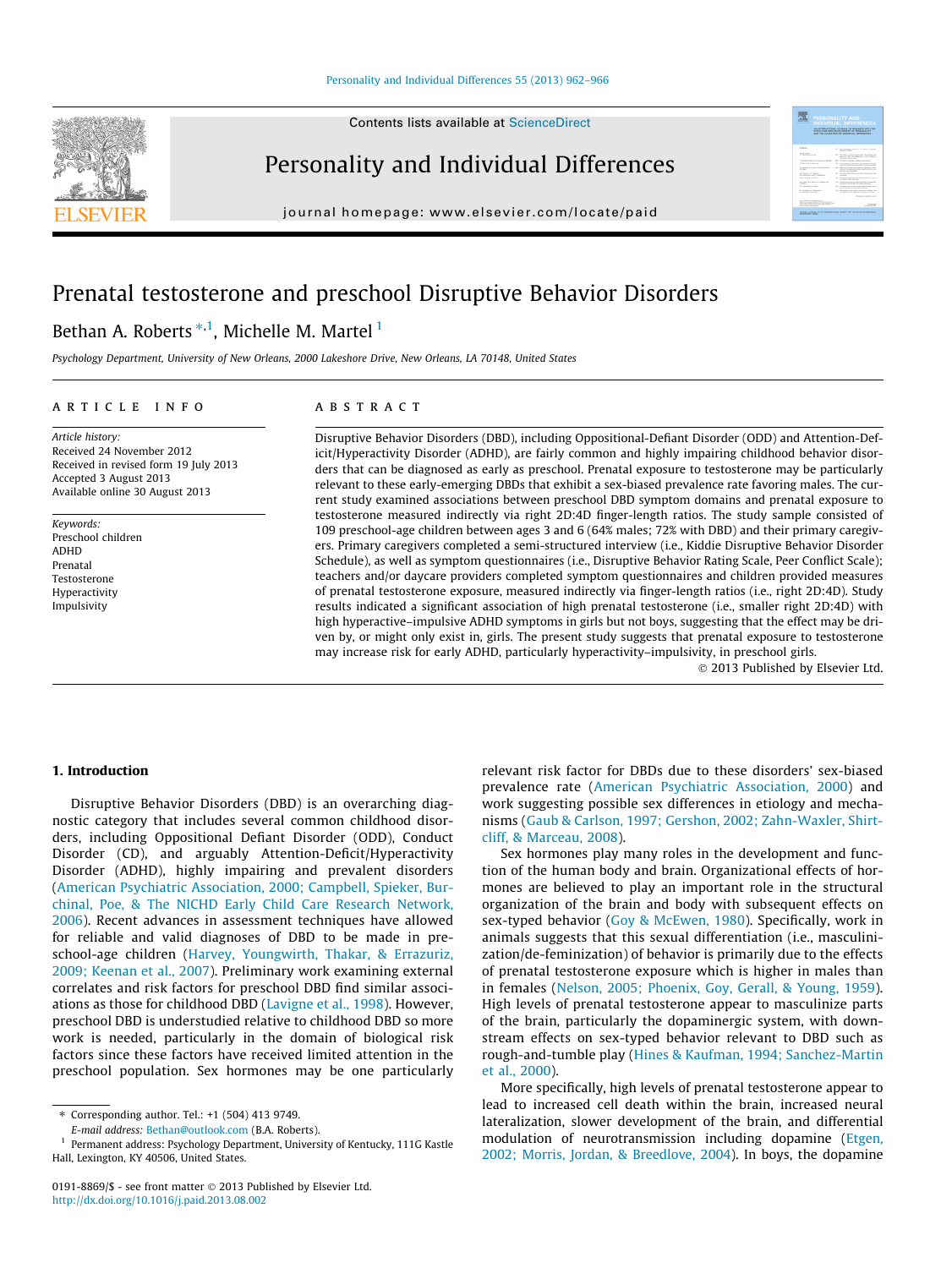system may be especially sensitive to these hormonal effects because it is slower to develop prenatally. This slowed development may provide a longer period of time where hormone exposure can influence prenatal dopaminergic gene expression [\(Andersen & Tei](#page--1-0)[cher, 2000; Previc, 2007](#page--1-0)).

Importantly, these early prenatal hormone, or organizational, effects are touted as stable, irreversible, and early-emerging ([Ar](#page--1-0)[nold & Breedlove, 1985\)](#page--1-0). Thus, organizational theory of prenatal testosterone effects on behavior suggests that prenatal testosterone might influence early-emerging DBDs that are more common in males by altering the dopaminergic neurotransmission system that underlies these disorders, leading to masculinization of traits (e.g., disinhibition) and behaviors (e.g., aggression) that are associated with DBD ([Hines & Kaufman, 1994; Sagvolden, Johansen, Aase,](#page--1-0) [& Russell, 2005; Sanchez-Martin et al., 2000\)](#page--1-0).

Recent work has examined prenatal testosterone (measured indirectly using finger-length ratios) associations with the common DBD of ODD and ADHD. Although there are limitations to using an indirect measure of prenatal testosterone like finger-length ratios (e.g., see [Berenbaum, Bryk, Nowak, Quigley,](#page--1-0) [& Moffat, 2009; Honk et al., 2011\)](#page--1-0), finger-length ratios are easy to obtain, exhibit fairly consistent sex differences, and show moderate-size associations with prenatal testosterone levels ([Brown, Hines, Fane, & Breedlove, 2002; Manning, Scutt, Wilson,](#page--1-0) [& Lewis-Jones, 1998; McIntyre, 2006\)](#page--1-0). In particular, most prior work suggest that the right 2D:4D (i.e., the ratio between the right index finger and right ring finger) is a particularly well-replicated indirect index of prenatal testosterone with smaller ratios indicating increased masculinization, or increased exposure to testosterone ([Brown et al., 2002; Manning et al., 1998; McIntyre,](#page--1-0) [2006\)](#page--1-0). Studies support associations between smaller, or more masculinized, right 2D:4D and DBD, particularly ADHD, but have focused on school-age (or older) populations [\(Martel, Gobrogge,](#page--1-0) [Breedlove, & Nigg, 2008; McFadden, Westhafer, Pasanen, Carlson,](#page--1-0) [& Tucker, 2005](#page--1-0)). Higher prenatal testosterone exposure, measured indirectly using finger-length ratios, further appear to be related to general DBD-related behaviors including aggression, conduct problems, and hyperactivity in school-age children and adults [\(Bailey & Hurd, 2005; Cohen-Bendahan, Buitelaar, van](#page--1-0) [Goozen, Orlebeke, & Cohen-Kettenis, 2005a; Cohen-Bendahan,](#page--1-0) [van de Beek, et al., 2005b; Fink, Manning, Williams, & Podmore-](#page--1-0)[Nappin, 2007](#page--1-0)). In addition, indirect indictors of exposure to high levels of prenatal testosterone have been associated with conduct problems and hyperactivity in preschool females [\(Williams,](#page--1-0) [Greenhalgh, & Manning, 2003\)](#page--1-0); it is notable that this is one of the few studies conducted in preschool-age children. Thus, high exposure to prenatal testosterone, even measured indirectly, appears to have important effects on preschool and childhood behaviors relevant to DBD and ADHD, including inattention, hyperactivity, conduct problems and aggression with some sex specificity of associations. A notable limitation of work to date is attention to younger, preschool-age children.

The current study makes an innovative contribution to the literature by examining associations between an indirect measure of prenatal testosterone, finger-length ratios, and common DBD during preschool. Study hypotheses were that prenatal testosterone would increase risk for common preschool DBDs, including ADHD. More particularly, it is predicted that fingerlength ratios indicating prenatal testosterone exposure would be smaller, or more masculinized (indicating higher prenatal testosterone exposure), among preschoolers with ODD and ADHD compared to preschoolers without ODD or ADHD. Further, smaller finger-length ratios were expected to be associated with increased preschool ODD and ADHD symptoms. Finally, sex differences in hormonal associations with DBD behaviors were explored.

#### 2. Method

#### 2.1. Participants

Participants in this study were 109 preschool children between the ages of 3 and 6 ( $M = 4.82$  years,  $SD = 1.10$ ) and their primary caregivers (67.1% mothers, 20.7% fathers and mothers, 9.8% fathers only or grandmothers with guardianship). Approximately 61% of the sample was male, and approximately 33% was ethnic minority (26% African American; 2% Latino, 4% Mixed ethnicity). The 109 child participants were over recruited for DBD-related problems. To this end, the sample consisted of 64 children with some form of common preschool DBD (i.e., 18 children with ADHD, 18 children with ODD, 43 children with ADHD + ODD) and 30 children without diagnosable DBD, including subthreshold cases.

#### 2.2. Procedure

Study procedures were multi-stage. Participants were first recruited through direct mailings across five parishes to families with children between the ages of 3 and 6, as well as through newspaper advertisements in local newspapers, internet postings, and flyers placed around the campus, pediatrician offices, schools, and child care centers. Next, an initial phone screening was completed with the caregiver prior to admission to the study. During this screening, questions were asked about demographic characteristics (e.g., regarding socio-economic status, ethnicity, etc.), child DBD symptoms, and study exclusionary criteria. Study exclusionary criteria included child diagnosis of a physical handicap, pervasive developmental disorder, neurological disorder, psychosis, or mental retardation/intellectual disability. All families screened into the study at this point completed written and verbal informed consent procedures consistent with the Institutional Review Board, the National Institute of Mental Health, and APA guidelines.

Next, caregivers and children attended an on-campus laboratory visit. Before and during this laboratory visit, diagnostic information was collected via parent and teacher/caregiver ratings. When available (i.e., available on 50% of participating families), teacher/caregiver report on DBD symptoms was obtained via report on the Disruptive Behavior Rating Scale (DBRS). In the current study, approximately 67% of completed teacher/caregiver report was provided by teachers, with most of the remaining questionnaires completed by daycare providers or babysitters. Some families did not have teacher/caregiver report available because they could not identify a second reporter; however, in most cases of missing data, teachers/caregivers did not return the questionnaire measures. Response rate did not differ based on child DBD diagnostic group  $(\chi^2[3] = .59, p = .9)$ .

#### 2.3. Measures

#### 2.3.1. DBD Diagnosis and symptom counts

During the laboratory visit, the Kiddie Disruptive Behavior Disorders Schedule was administered to the parent (maternal report in 61% of cases; parents together, father only, or grandparent in 39% of cases) by a trained graduate-level clinician to determine symptom counts and diagnosis of ODD, CD, and ADHD. This semi-structured interview is modeled after the Schedule for Affective Disorders and Schizophrenia for School-Age Children [\(Orva](#page--1-0)[schel & Puig-Antich, 1995](#page--1-0)) and contains developmentallysensitive diagnostic criteria that are highly consistent with the DSM-IV ([Keenan et al., 2007](#page--1-0)). This semi-structured interview has been well validated for use with preschoolers [\(Leblanc et al.,](#page--1-0) [2008](#page--1-0)). In the current study, fidelity to the interview procedure